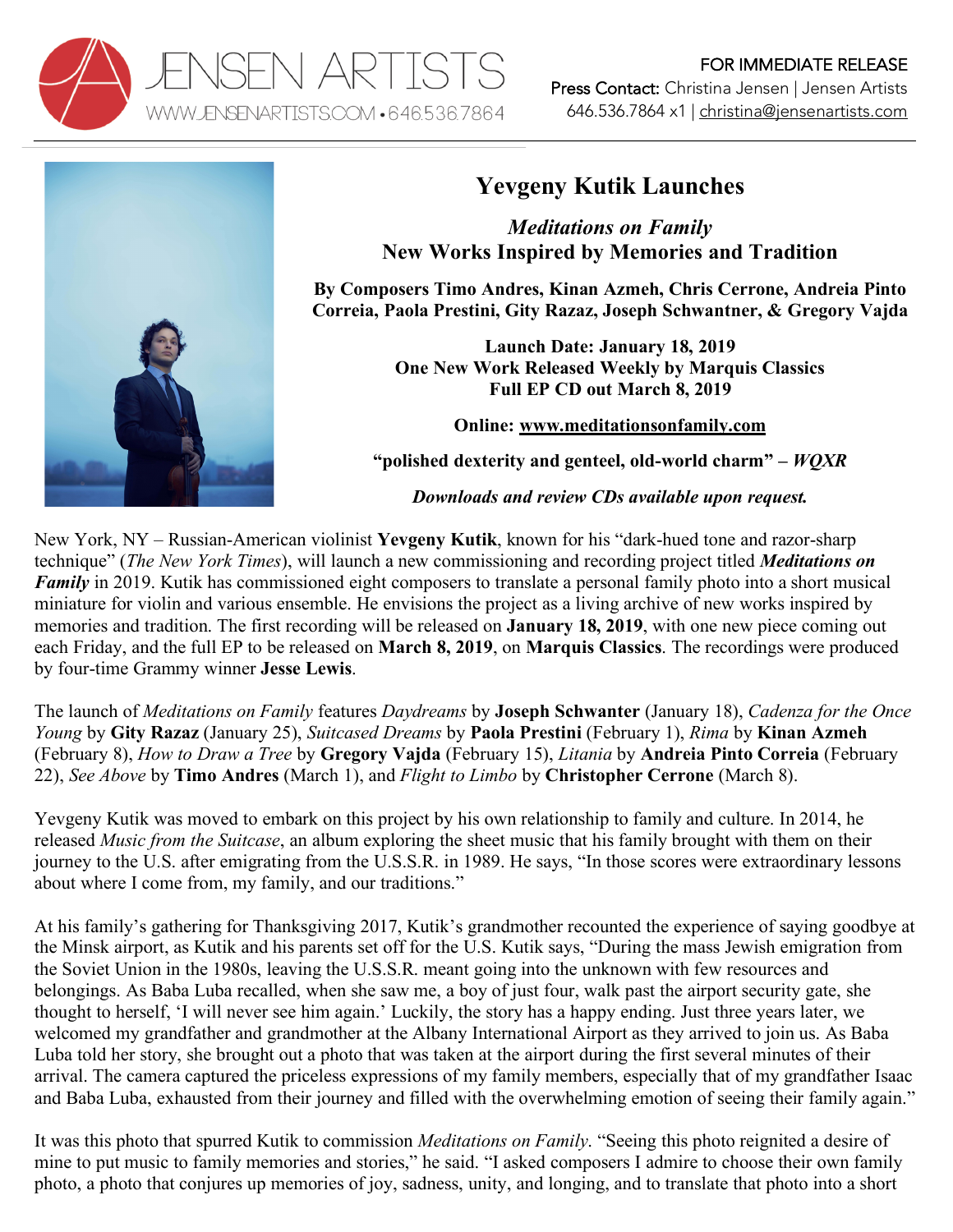work for violin. What resulted are eight musical meditations, written by eight different voices, each inspired by their own family story and tradition."

## **Yevgeny Kutik has chronicled each piece and the composers' stories online at www.meditationsonfamily.com.**

January 18: Joseph Schwanter's *Daydreams* for violin and four singers, with tenors Michael Barrett and Corey Hart; and sopranos Sarah Moyer and Carey Shunskis *Inspired by a photo of the composer's maternal grandparents and his mother as a baby, from 1924.*

January 25: Gity Razaz's *Cadenza for the Once Young* for solo violin *Dedicated to the composer's grandparents, and their lasting love.*

February 1: Paola Prestini's *Suitcased Dreams* for violin and piano, with David Kaplan *A meditation on a childhood photo of the composer and her mother.*

February 8: Kinan Azmeh's *Rima* for violin and clarinet, with Ryan Yure *Inspired by a photo of the composer with his sister on a family trip to Bulgaria in 1979.*

February 15: Gregory Vajda's *How to Draw a Tree* for violin and bass, with Edwin Barker *A piece based on a photo of the annual Vajda family meeting near the famous Lake Balaton in Hungary.*

February 22: *Litania* by Andreia Pinto Correia for violin and piano, with David Kaplan *A response to a photo taken by the composer when visiting her family on the island of Madeira in the mid-1990s.*

March 1: *See Above* by Timo Andres for violin and bass, with Edwin Barker *A musical representation of the first photo taken by the composer, of his family.*

March 8: *Flight to Limbo* by Christopher Cerrone for solo violin *Inspired by a photo of the composer's father as a small child, suffering from pneumonia.*

**About Yevgeny Kutik:** Yevgeny Kutik has captivated audiences worldwide with an old-world sound that communicates a modern intellect. Praised for his technical precision and virtuosity, he is also lauded for his poetic and imaginative interpretations of standard works as well as rarely heard and newly composed repertoire.

A native of Minsk, Belarus, Kutik immigrated to the United States with his family at the age of five. His 2014 album, *Music from the Suitcase: A Collection of Russian Miniatures* (Marquis Classics), features music he found in his family's suitcase after immigrating to the United States from the Soviet Union, and debuted at No. 5 on the Billboard Classical chart. The album garnered critical acclaim and was featured on NPR's *All Things Considered* and in *The New York Times*. Kutik's 2012 debut album, *Sounds of Defiance,* also on the Marquis label, features the music of Achron, Pärt, Schnittke, and Shostakovich. Kutik released his third solo album, *Words Fail,* to critical acclaim on Marquis Classics in October 2016. The album uses Mendelssohn's *Songs Without Words* as a starting point to expand upon the idea that music surpasses traditional language in its expressive capabilities and includes two new commissions on the theme by Timo Andres and Michael Gandolfi.

In April 2019, Kutik will make his debut at the Kennedy Center, presented by Washington Performing Arts. Additional performances in his 2018-2019 season include appearances with the Dayton Philharmonic, La Crosse Symphony, Duluth Superior Symphony, Northeastern Pennsylvania Philharmonic, Springfield Symphony Orchestra, Symphony of the Redwoods, Verde Valley Sinfonietta, the Cape Town Philharmonic in South Africa, and recitals at the Honest Brook Music Festival, Bargemusic, and the Boston Conservatory at Berklee.

Deeply committed to fostering creative relationships with living composers in addition to performing music from the standard repertoire, Kutik has been involved in commissioning and premiering several new works. In addition to *Meditations on Family*, recent highlights include the world premieres of Timo Andres' *Words Fail* at The Phillips Collection, Michael Gandolfi's *Arioso Doloroso/Estatico* at National Sawdust in Brooklyn, Ron Ford's concerto Versus with the Tanglewood Music Center Orchestra, and Sheila Silver's *Six Beads on a String*, as well as the New